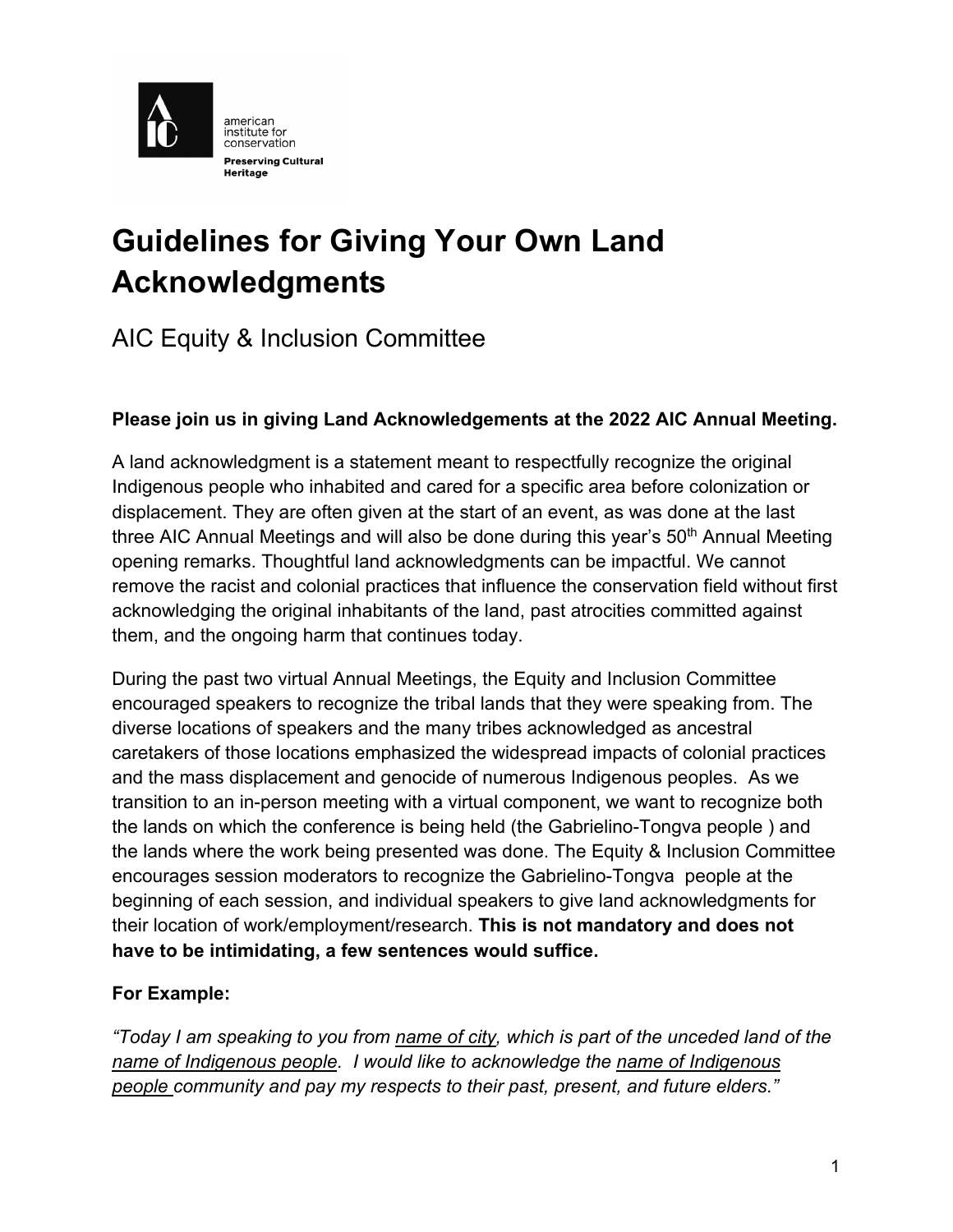The acknowledgment typically names the Indigenous tribe(s) of the area and, as possible, is presented according to the tribe's preferences or protocols. At a minimum, the speaker gives this statement with the intent to bring public awareness to the communities and histories that are overlooked in that space. However, over time, the acknowledgment should grow as a public commitment to action because of that recognition. Many Indigenous peoples support land acknowledgments but stress that an acknowledgment is only the beginning. We encourage AIC members to think about how they can support Indigenous communities in their area through their actions, donations (monetary or time), allyship, speaking out, etc.

# **Why is AIC giving Land Acknowledgements?**

AIC's Code of Ethics includes Statement II: "All actions of the conservation professional must be governed by an informed respect for the cultural property, its unique character and significance, and the people or person who created it." As with any cultural preservation effort, we cannot forget the importance of people in our mission to preserve memory and heritage. Providing this statement is one gesture to demonstrate our recognition of this history and respect for the community where we are holding our activities. It is also important to recognize that colonialism and displacement have benefitted many of the cultural institutions in which conservators work and has shaped our overall field. Therefore, EIC is committed to including land acknowledgments at all future annual meetings.

# **Tips and Resources:**

- Native Land Digital Map is a good place to start when looking for the Indigenous tribes that may have or currently inhabit your area
- Enter your Canadian or US zip code into this Land Acknowledgement Bot (or text your zip code to 907 312 5085) to receive a message telling you the Native land you are living on. This application is a collaboration between Native Land, Code for Anchorage, and the Anchorage i-team, a Municipality of Anchorage Bloomberg Philanthropy Innovation Team.
- Try to use the name that the Indigenous group prefers to call themselves by today. We suggest consulting tribal-run websites. Although reaching out to the tribe directly is usually a good idea, we do not currently suggest requests to tribal members as they are grappling with the COVID-19 pandemic and these requests could be burdensome at this time.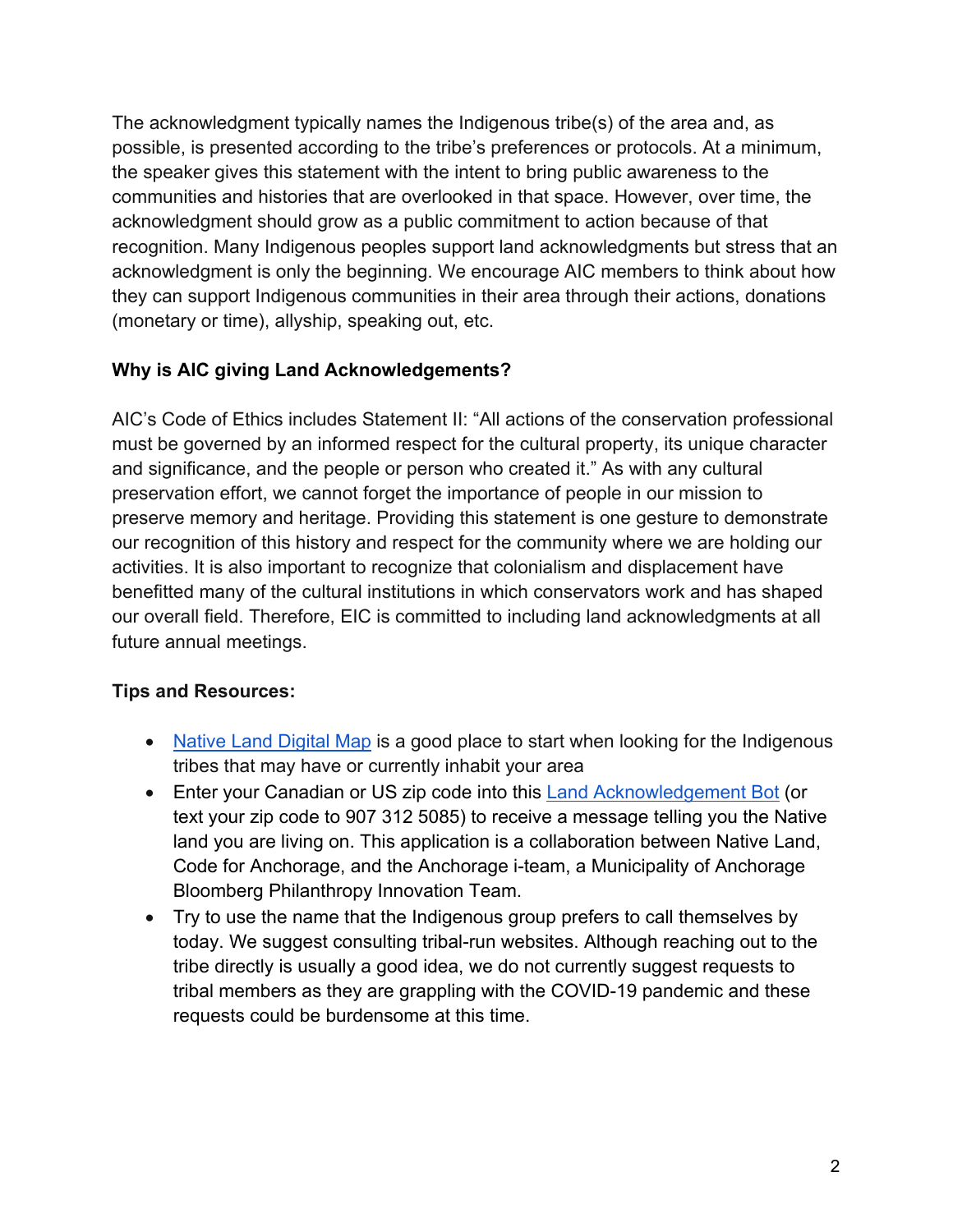#### **Online Resources:**

Guide to Indigenous Land and Territorial Acknowledgements for Cultural Institutions

Honor Native Land: A Guide and Call to Acknowledgement

Native Governance Center: Indigenous Land Acknowledgement

Are you planning to do a Land Acknowledgement? Guidelines from American Indians in Children's Literature (AICL)

# **Discussions Around Land Acknowledgements:**

"Interview with Endawnis Spears on Land Acknowledgment, Native Communities and the Role of the Humanities Today" Federation of State Humanities Councils

"What are land acknowledgments and why do they matter?" Selena Mills

"'I regret it': Hayden King on writing Ryerson University's territorial acknowledgment" CBC

# **Support Indigenous Artists and Communities**

Native Arts and Cultures Foundation

Native American Rights Fund

Association of Tribal Archives, Libraries, and Museums

# **Please don't worry about making a mistake! People will appreciate your best effort.**

More info, resources, and discussions around land acknowledgments can be found on the EIC Land Acknowledgement wiki page.

Do you have any thoughts, resources, or questions about land acknowledgments?